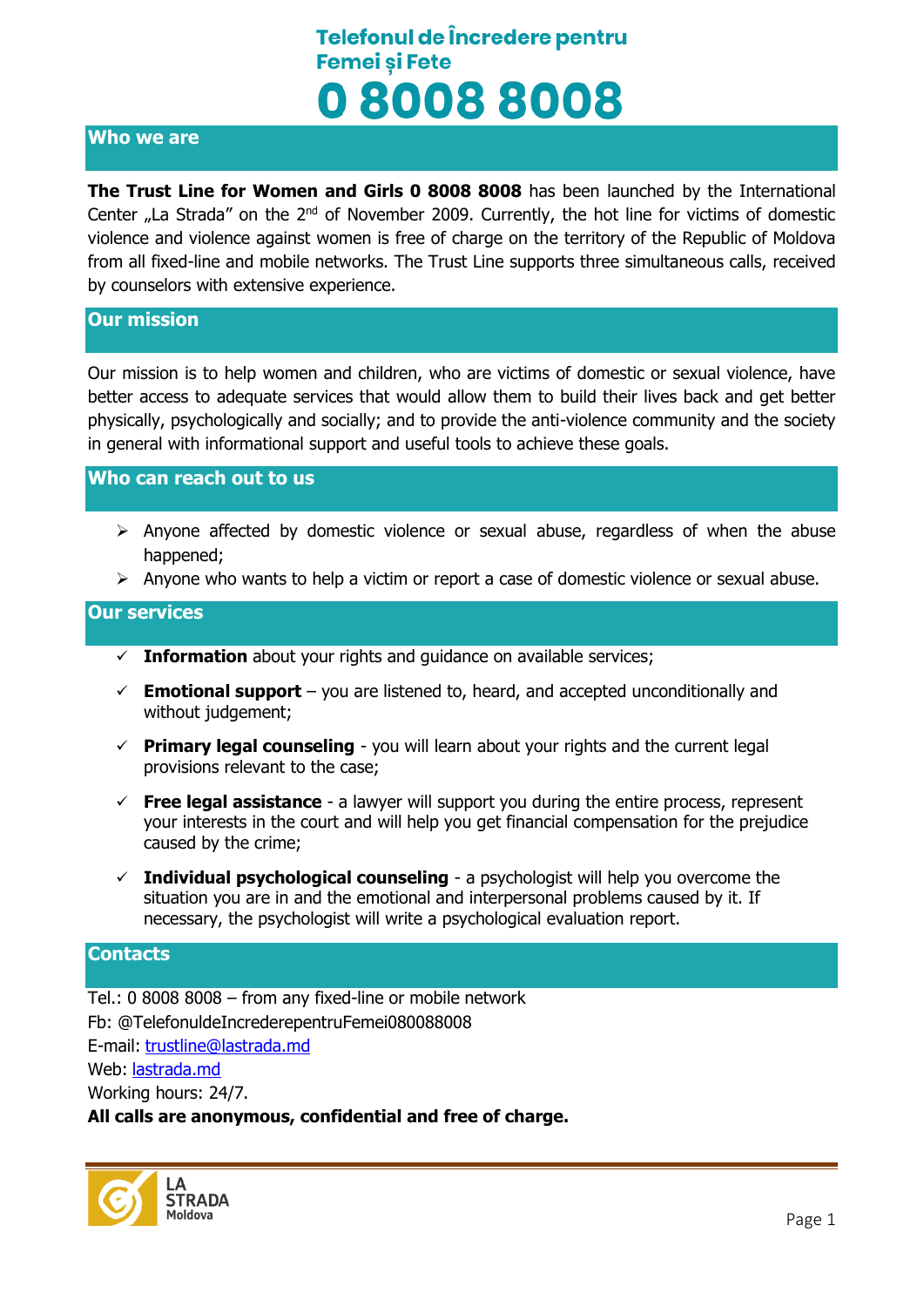### **Dynamic of calls in the last 10 years**

The main beneficiaries of the service are women and girls from all over the country – they are the most common victims of domestic and sexual violence. The proportion of male victims of domestic violence is constant – about 2-3% of the total number of calls.

It is usually the **relatives of the victim** who report cases of domestic violence within their extended family, taking responsibility for the victim, acting on their behalf and trying to convince them to leave the violent environment.

**Neighbors** call us to request a direct intervention when they hear shouting coming from their neighbor's house, or they ask for information on how to guide the victims. **Friends** usually find out about domestic violence after the victims confess to them, or when the victims ask for temporary shelter, financial support etc.

The level of legal knowledge of the victims is quite low. A violent husband forces his wife to stay with him by threatening her, saying **he would take the child, leave her homeless and without financial support** in case of a divorce, although in some cases the husband doesn't even have ownership rights over the property, because the woman inherited the property from her parents or it is a common good, acquired while they were married.

Regardless of age, geography or social status, **9 out of 10 women** mention that they endured combined forms of violence – physical and psychological, from their **current or former partners**.

Women and girls find sexual abuse the hardest to talk about, most often it is not even reported because of the feeling of shame and fear. The Trustline data shows that the rapist is either the **woman's husband/partner** or **someone in her circle of trust** (work colleague, classmate, boss, neighbor, family friend).



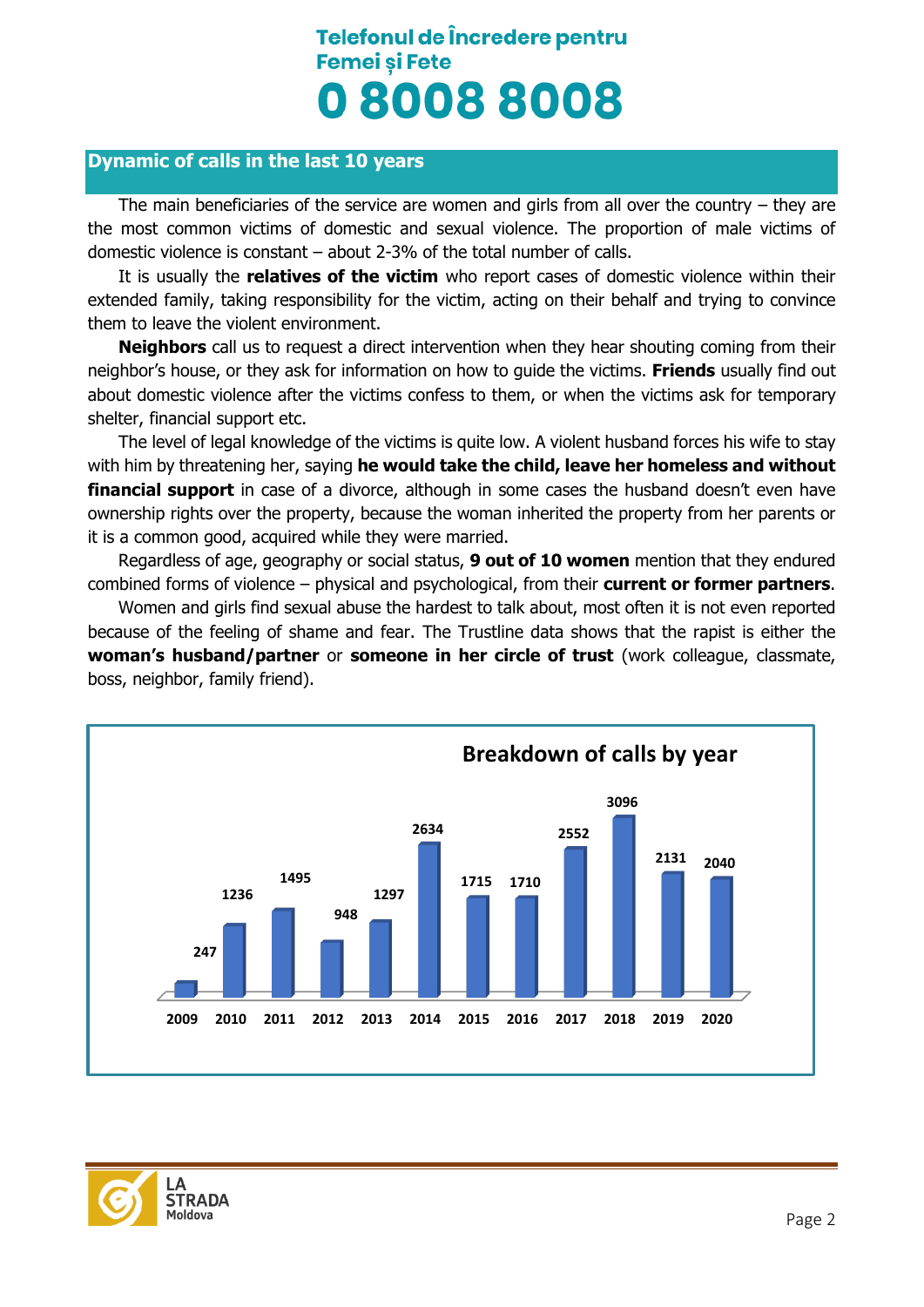#### **Second half of 2020: statistics, figures and trends**

During 2020 we registered a **total of 2040 calls**. Because of the self-isolation measures imposed due to the COVID-19 pandemic, the victims of domestic violence were always in the close proximity of their abuser, which drastically reduced their chances to communicate and ask for help, particularly in the first months of the isolation period.

The anxiety associated with COVID-19 has caused a flaring up in domestic violence episodes in the families where the phenomenon was already present. During the first weeks since the pandemic state was declared, the number of calls continued to drop, but as the lockdown period grew longer, the proportion of calls increased by over 30%. In the second half of 2020 we registered a 24% increase in the number of calls compared to the first half. The highest numbers of calls were registered in July and December, on Mondays, mostly between 10:00 and 12:00. The number of calls coming from urban areas, including Chisinau, was 18% higher than those from rural areas.

During the lockdown period, the number of calls from community members (relatives, friends, neighbors) visibly decreased, and the number of reports from local public authorities has also drastically declined, but in the second half of the year these numbers have somewhat balanced. From the total number of reports regarding domestic violence, 486 were from the victims (66.2%), 166 – from members of the community (70% of these were from relatives) and 74 were from representatives of professional groups.

Beneficiaries have told us that, in an attempt to solve their problems, before contacting the Trustline, they asked for help from the competent authorities in the field. Most of the victims' dissatisfactions during the lockdown regarded law enforcement agencies. 192 beneficiaries admitted that before calling the Trustline, they requested help from law enforcement agencies, but either their involvement didn't solve the problem, or the help never came.

From the 401 victims of domestic violence registered in the second half of 2020, 82% are women, 14% are children and only 4% are men.